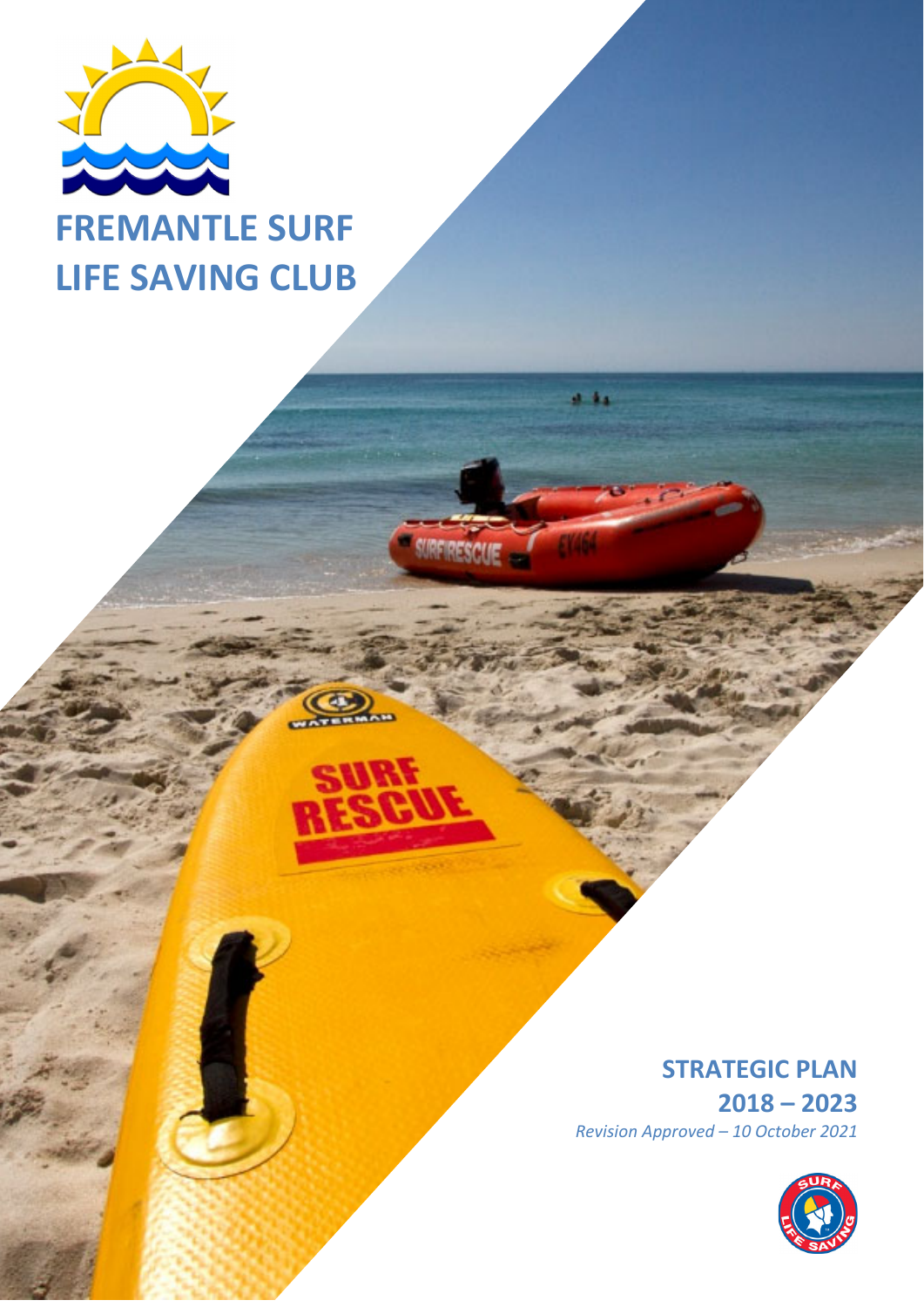



# **INTRODUCTION**

Fremantle Surf Life Saving Club (SLSC) is a not for profit, volunteer based organisation located at Leighton Beach in the Perth metropolitan area, Western Australia. Established in 1935, our club is built on a foundation of service, integrity and excellence and we are committed to continuing and improving this service for the community and our members.

Fremantle SLSC provides essential lifesaving and emergency rescue services to a four kilometer stretch of beach including Port, Leighton and Mosman Beaches. The club operates very successful programs from Nippers through to Masters and is immensely proud of the training and development options provided to members. The club continues to make impressive gains in surf sports competition and are actively engaged with local businesses, residents and other local community groups.

The Surf Life Saving movement is part of the history, fabric and future of Australia. It represents the lifestyle, values and beliefs of our culture where we protect life, save lives and promote healthy lifestyles.

This document describes the club's strategic vision, values and key objectives for seasons 2018 through to 2023. It aims to ensure the club's financial viability, sustainability, member development, participation and engagement into the future.

### **OUR VISION**

To develop surf lifesavers for life.

## **OUR MISSION**

Saving lives and building better communities.

| <b>OUR VALUES</b>  |                                                                                                                          |
|--------------------|--------------------------------------------------------------------------------------------------------------------------|
| <b>SERVICE</b>     | We are committed to our community service role and maintaining our proud<br>lifesaving record.                           |
| <b>FUN</b>         | We encourage a culture of enjoyment and fulfillment.                                                                     |
| <b>DEVELOPMENT</b> | We strive to improve ourselves, our club and the surf movement through growth,<br>lifesaving, education and surf sports. |
| <b>TEAMWORK</b>    | We work together as one club.                                                                                            |
| <b>INTEGRITY</b>   | We are committed to the highest standards of ethics, behavior and mutual respect.                                        |
| <b>WELLBEING</b>   | We are ambassadors for safe and healthy living.                                                                          |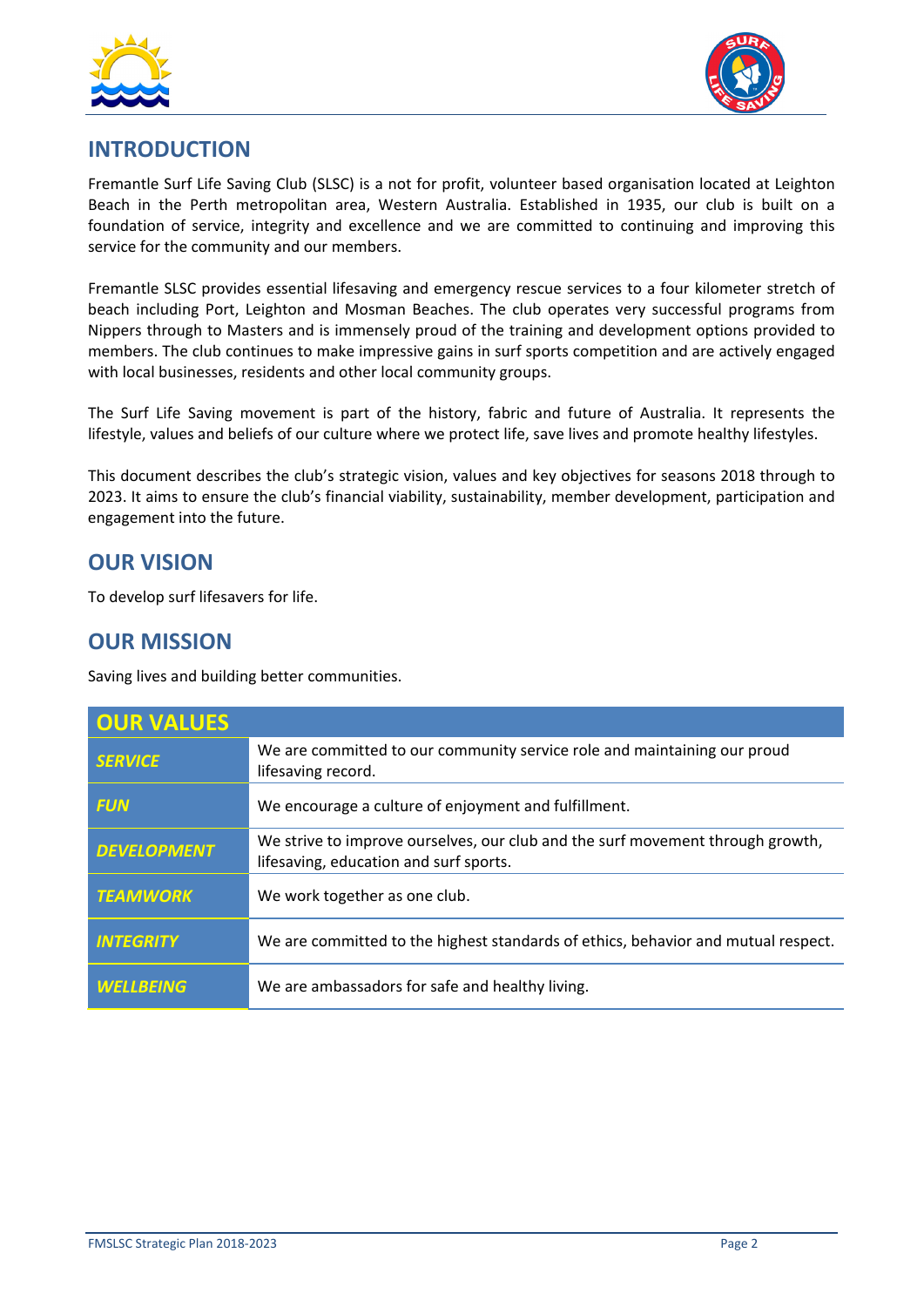



# **2018 – 2023 Strategic Plan on <sup>a</sup> Page**

| <b>OBJECTIVES</b>                    | <b>STRATEGIES</b>                                                                                                                                                                                                                                                                                                                                                                                                                                                                                                                                                                                                                                                |
|--------------------------------------|------------------------------------------------------------------------------------------------------------------------------------------------------------------------------------------------------------------------------------------------------------------------------------------------------------------------------------------------------------------------------------------------------------------------------------------------------------------------------------------------------------------------------------------------------------------------------------------------------------------------------------------------------------------|
| <b>FINANCIAL</b><br><b>VIABILITY</b> | Maintain a current, efficient accounting system that provides accurate, relevant, timely and transparent financial<br>1.<br>information to members.<br>Acknowledge the contribution of sponsors and recognise them as valued members of the Fremantle SLSC community.<br>2.<br>Focus on innovation to continuously improve business and income opportunities.<br>3.<br>Diligently maintain and manage annual and future capital and operational investment plans.<br>4.<br>Prioritise the care and maintenance of the club's primary assets, inclusive of the club building, restaurant tenancy, surf<br>5.<br>sports and lifesaving equipment and club grounds. |
| <b>PARTICIPATION</b>                 | Promote a fun club environment that encourages teamwork and fair play for all members without discrimination.<br>1.<br>Implement succession planning for all club positions.<br>2.<br>Ensure open communication that keeps the members well informed and allows the club to understand member<br>3.<br>expectations.<br>Promote member participation in all club activities and events.<br>4.                                                                                                                                                                                                                                                                    |
| <b>MEMBER</b><br><b>DEVELOPMENT</b>  | Establish high-quality and high-performing patrols consisting of skilled and motivated patrolling members.<br>1.<br>Develop club leaders.<br>2.<br>Provide the highest level of training and coaching possible to all members.<br>3.<br>Develop trainers and coaches from within the club.<br>4.                                                                                                                                                                                                                                                                                                                                                                 |
| <b>SUSTAINABILITY</b>                | Manage member retention, investments and expenditure.<br>1.<br>Protect and enhance the club's reputation.<br>2.<br>Protect and enhance the wellbeing of all members, volunteers and employees.<br>3.<br>Recognise outstanding achievements.<br>4.                                                                                                                                                                                                                                                                                                                                                                                                                |
| <b>ENGAGEMENT</b>                    | Ensure all new members are made welcome.<br>1.<br>Foster club camaraderie, involvement and pride.<br>2.<br>Continue to foster and expand long-term relationships with stakeholders.<br>3.                                                                                                                                                                                                                                                                                                                                                                                                                                                                        |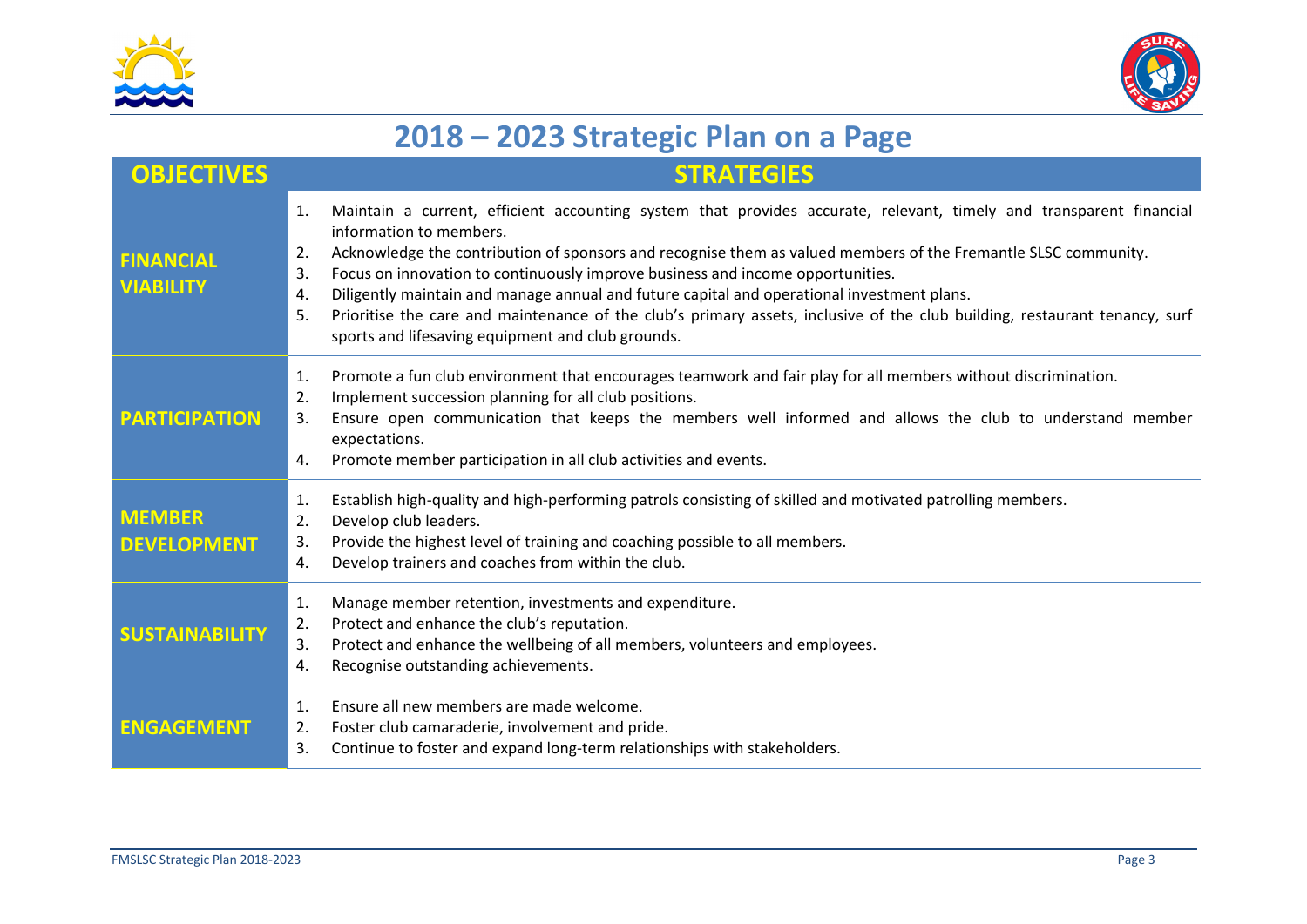



# **OBJECTIVES**

Each objective will be measured and reviewed annually.

#### *FINANCIAL VIABILITY*

- 1. Maintain a current, efficient accounting system that provides accurate, relevant, timely and transparent financial information.
	- a. All debtor and creditor invoices are recorded by day ten of each month.
	- b. Distribute up to date financial statements to the Board on a monthly basis, illustrating performance against budget prior to each board meeting.
- 2. Acknowledge the contribution of sponsors and recognise them as valued members of the Fremantle SLSC community.
	- a. Celebrate and formally acknowledge sponsors at a sanctioned club event a minimum of once per year.
	- b. Grow annual sponsorship by 5% year on year.
	- c. Maintain and review the marketing plan annually.
- 3. Focus on innovation to continuously improve business and income opportunities.
	- a. Grow opportunities for commercialisation of club assets and resources to increase revenue by 5% annually.
	- b. Invest commercial income to improve member facilities.
- 4. Maintain and manage annual and future capital and operational investment plans.
	- a. Meet annual budgets.
	- b. Reduce operating expenditure per member by a minimum of 5% over five years.
	- c. Achieve an average of \$25,000 in grant funding per annum.
- 5. Prioritise the maintenance of the club's primary assets, inclusive of; the club building, restaurant tenancy, surf sports and lifesaving equipment and club grounds.
	- a. Annually review and Prioritise the long term maintenance schedule.
	- b. Maintain a depreciation schedule for all club equipment.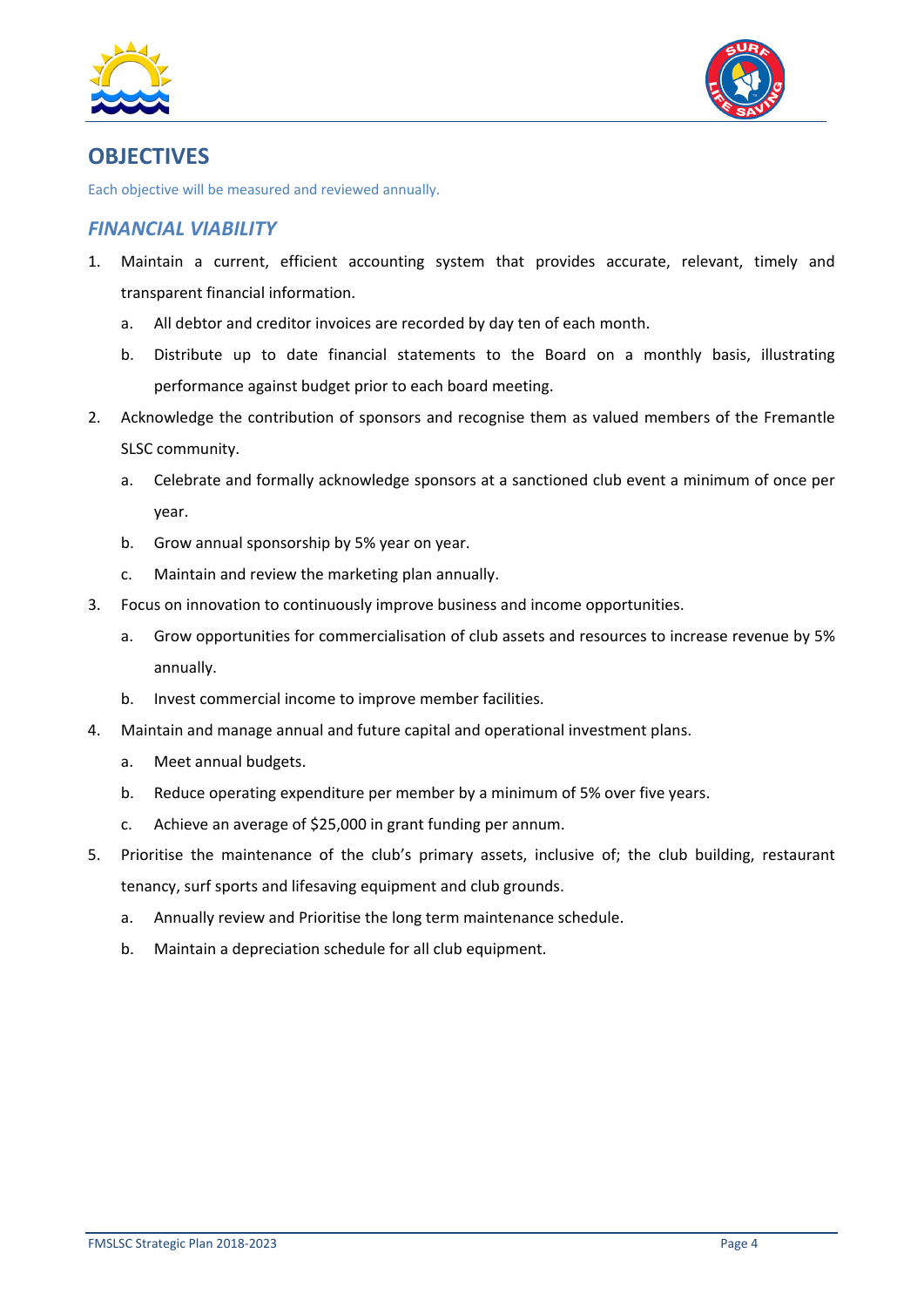



#### *PARTICIPATION*

- 1. Promote a fun club environment that encourages teamwork and fair play for all members without discrimination.
	- a. Promote the club values through regular communication.
		- Recognise member contributions through regular communication.
- 2. Implement succession planning for all club positions.
	- a. Create position descriptions for all formal club positions and review every three years.
	- b. Maintain two meaningful roles for youth members that include achievable tasks.
- 3. Ensure open communication that keeps the members well informed and allows the club to understand member expectations.
	- a. Establish a Communication Officer position.
	- b. Review the club communication process annually.
- 4. Encourage member participation in all club activities and events.
	- a. Achieve an annual 60% surf sports participation rate within the eligible membership.
		- b. Increase and maintain attendance rates at club social functions.
	- c. Establish team social events to build camaraderie.
	- d. Improve participation at surf sports carnivals to achieve a higher club ranking in Western Australia.
	- e. Increase attendance at surf sports training.
	- f. Reduce the number of outgoing interclub transfers.

#### *MEMBER DEVELOPMENT*

- 1. Establish high‐quality and high‐performing patrols consisting of skilled and motivated patrolling members.
	- a. Complete one review per patrol each season.
- 2. Develop club leaders.
	- a. Develop and maintain a quality leadership program starting from the youth age group.
	- b. Identify potential leaders from Nipper level.
- 3. Provide the highest level of training and coaching possible to all members.
	- a. Complete a lifesaving and education training review each year to ensure trainers and assessors are supported with up-to-date training methods.
	- b. Complete a surf sports training review each year to ensure coaches are supported with up-to-date training methods.
- 4. Develop trainers and coaches from within the club.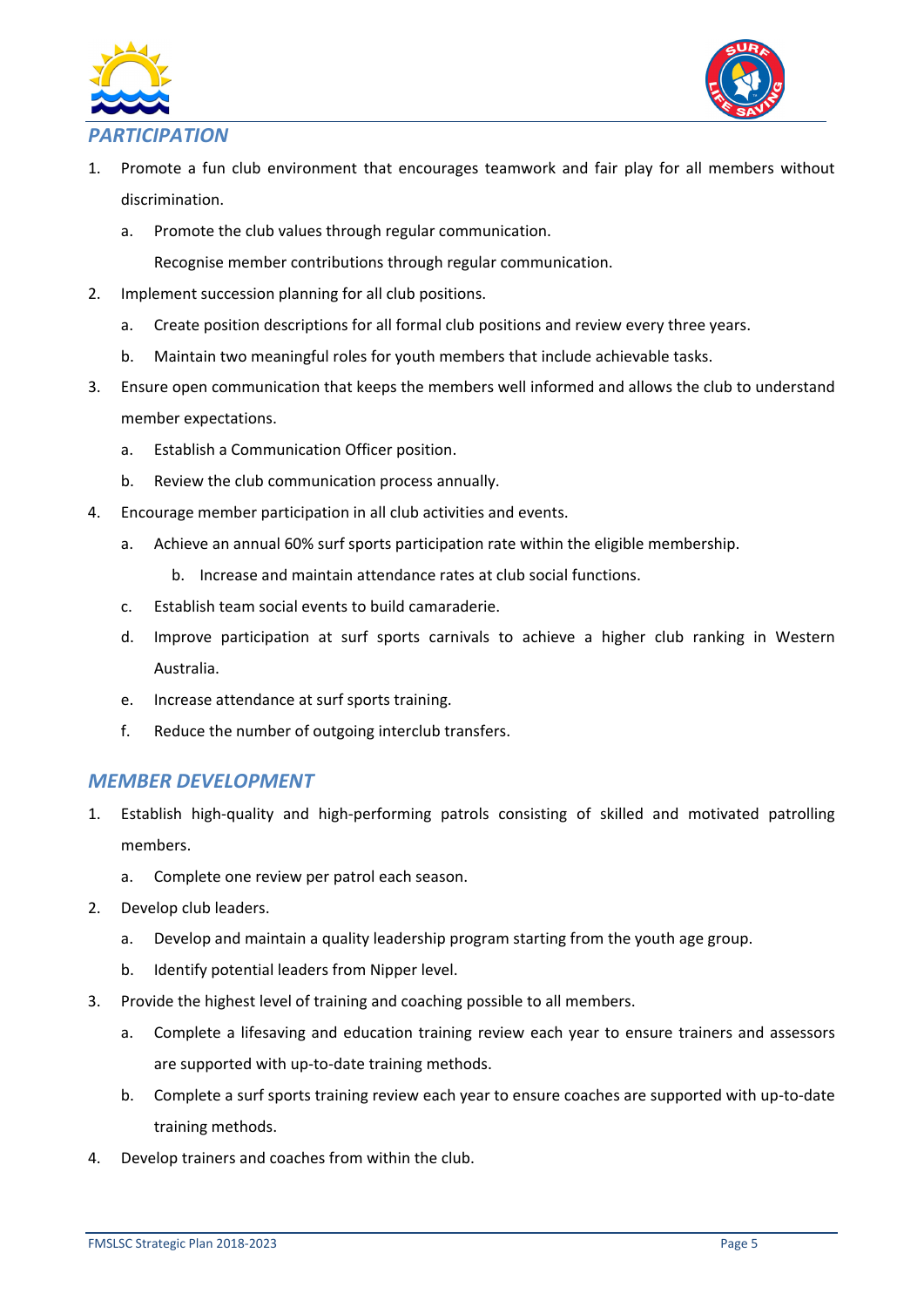



- a. Develop trainers, assessors and coaches.
- b. Recruit trainers, assessors and coaches and a head surf sports coach.

#### *SUSTAINABILITY*

- 1. Manage member retention, investments and expenditure.
	- a. Maintain or grow the membership.
	- b. Meet annual budget targets for membership and expenditure.
- 2. Protect and enhance the club's reputation.
	- a. Achieve a positive satisfaction outcome for the club measured through an end-of-season survey that achieves a minimum 50% response rate.
	- b. Achieve a positive satisfaction outcome for all club events measured through the completion of surveys after selected events.
- 3. Protect and enhance the wellbeing of all members, volunteers and employees.
	- a. Complete incident reports for 100% of incidents involving club members and employees.
	- b. Undertake welfare checks for every member involved in a potentially traumatic experience associated with the club.
- 4. Recognise outstanding achievements.
	- a. Recognise all club, State and National achievements by members at whole‐of‐club events.

#### *ENGAGEMENT*

- 1. Ensure all new members are made welcome.
	- a. Personally, contact and welcome new members.
- 2. Foster club camaraderie, involvement and pride.
	- a. Each Board member to actively participate in three club activities per year to lead by example.
- 3. Continue to foster and expand long‐term relationships with stakeholders.
	- a. Actively engage with third party stakeholders.